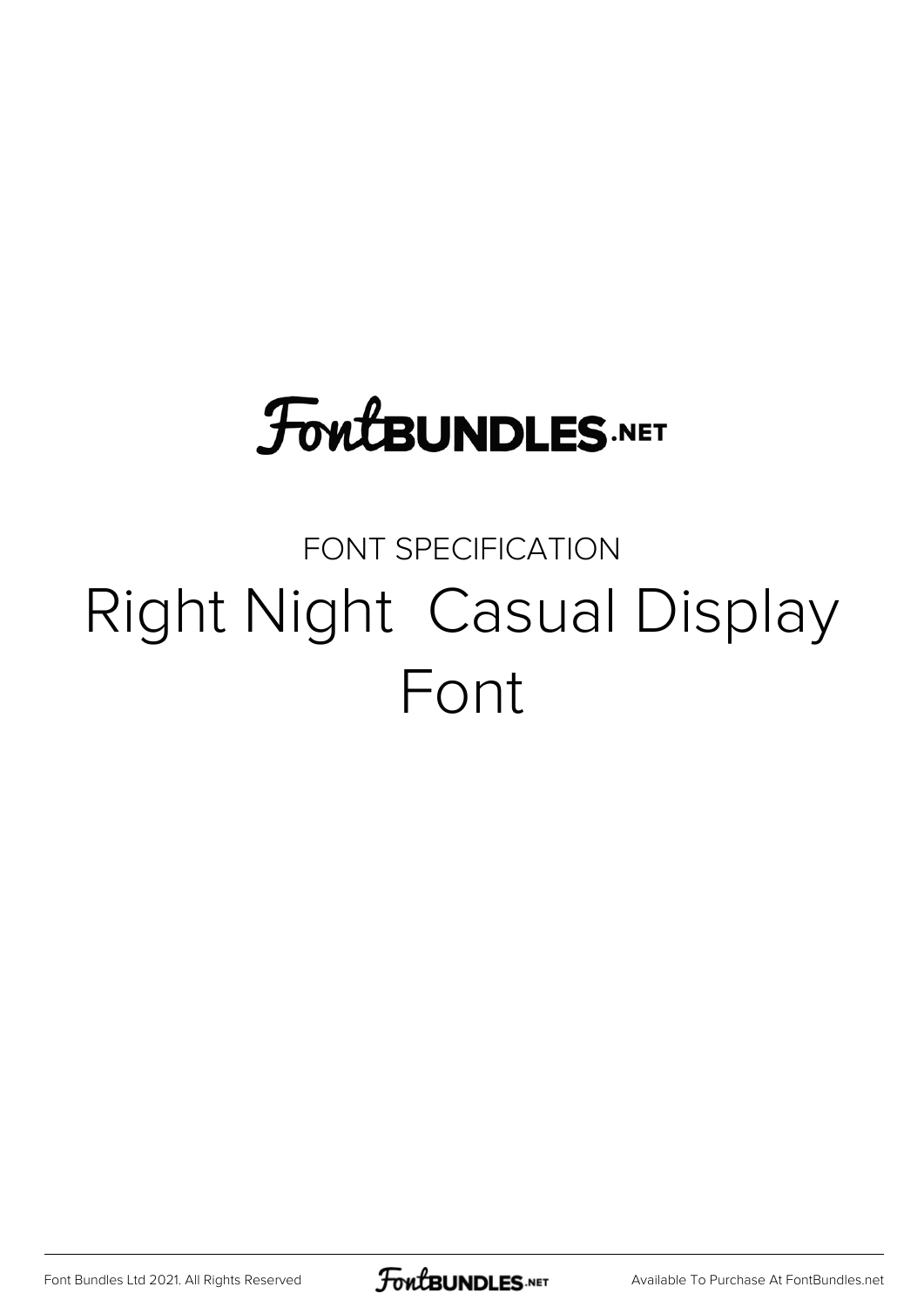#### Right Night - Regular

**Uppercase Characters** 

## ABCDEFGHIJKLMNOPQPSTUVWXY  $\mathcal I$

Lowercase Characters

**Numbers** 

### 0123436789



All Other Glyphs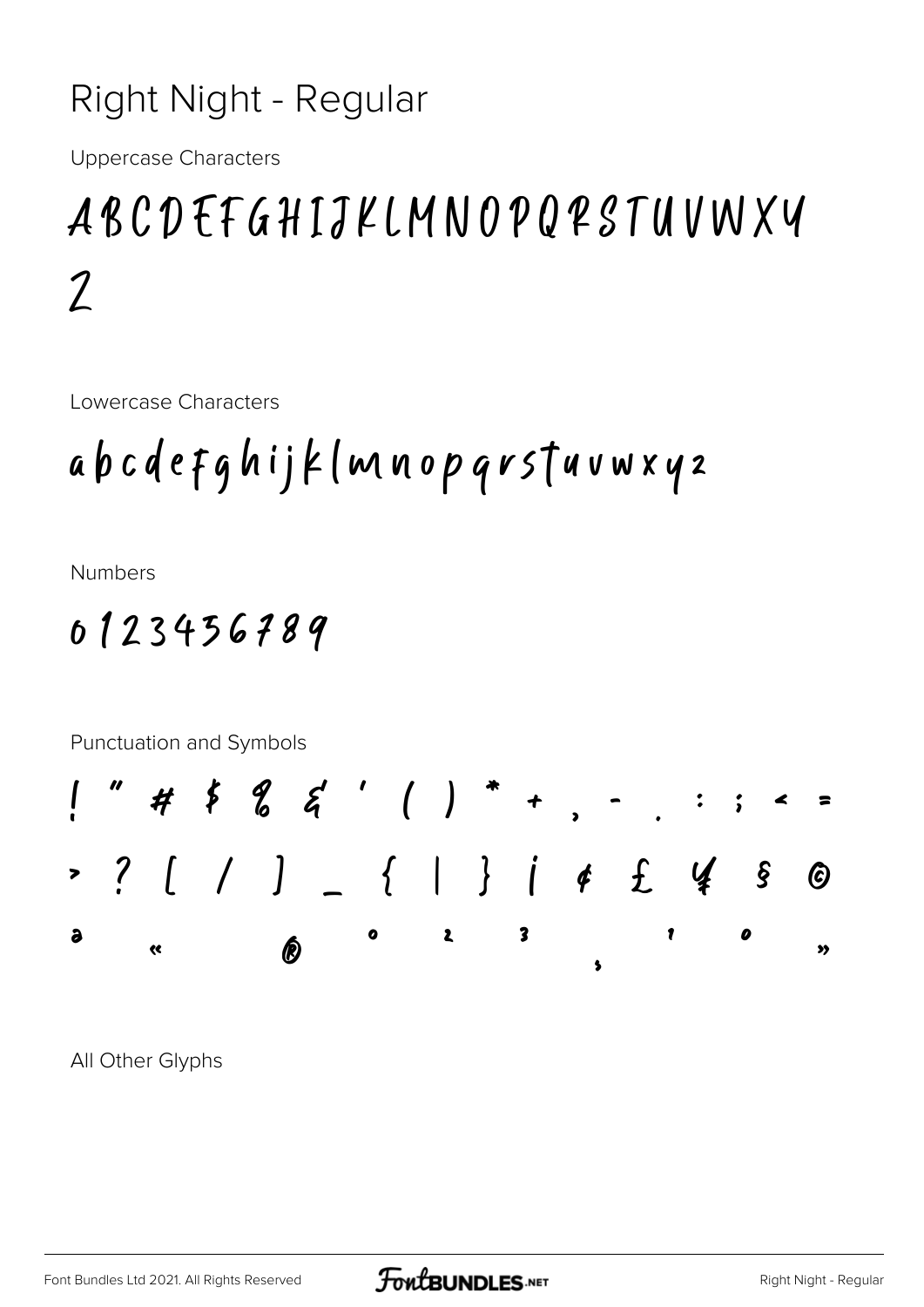|  |  |  | $\dot{A}$ $\dot{A}$ $\dot{A}$ $\ddot{A}$ $\dot{A}$ $\dot{A}$ $\dot{C}$ $\dot{C}$                                                                                                                                                        |  |
|--|--|--|-----------------------------------------------------------------------------------------------------------------------------------------------------------------------------------------------------------------------------------------|--|
|  |  |  | $\begin{array}{cccccccccccccc} \hat{\mathsf{t}} & \hat{\mathsf{t}} & \hat{\mathsf{t}} & \hat{\mathsf{t}} & \hat{\mathsf{1}} & \hat{\mathsf{1}} & \hat{\mathsf{1}} & \hat{\mathsf{1}} & \hat{\mathsf{0}} & \hat{\mathsf{0}} \end{array}$ |  |
|  |  |  | $\begin{matrix} \hat{0} & \hat{0} & \hat{0} & \hat{0} & \star & \theta & \hat{0} & \hat{0} & \hat{0} \end{matrix}$                                                                                                                      |  |
|  |  |  | $\ddot{\mathbf{U}}$ $\ddot{\mathbf{V}}$ $\dot{\mathbf{B}}$ $\ddot{\mathbf{a}}$ $\ddot{\mathbf{a}}$ $\ddot{\mathbf{a}}$ $\ddot{\mathbf{a}}$ $\ddot{\mathbf{a}}$ $\ddot{\mathbf{a}}$ $\ddot{\mathbf{a}}$                                  |  |
|  |  |  | ae çë e e ë i i î                                                                                                                                                                                                                       |  |
|  |  |  | $\ddot{i}$ $\ddot{\theta}$ $\ddot{\theta}$ $\ddot{\theta}$ $\ddot{\theta}$ $\ddot{\theta}$ $\ddot{\theta}$                                                                                                                              |  |
|  |  |  | $\dot{y}$ $\dot{y}$ $\ddot{y}$ $\ddot{y}$ $\ddot{y}$ $\ddot{y}$ $\ddot{y}$ $\ddot{y}$                                                                                                                                                   |  |